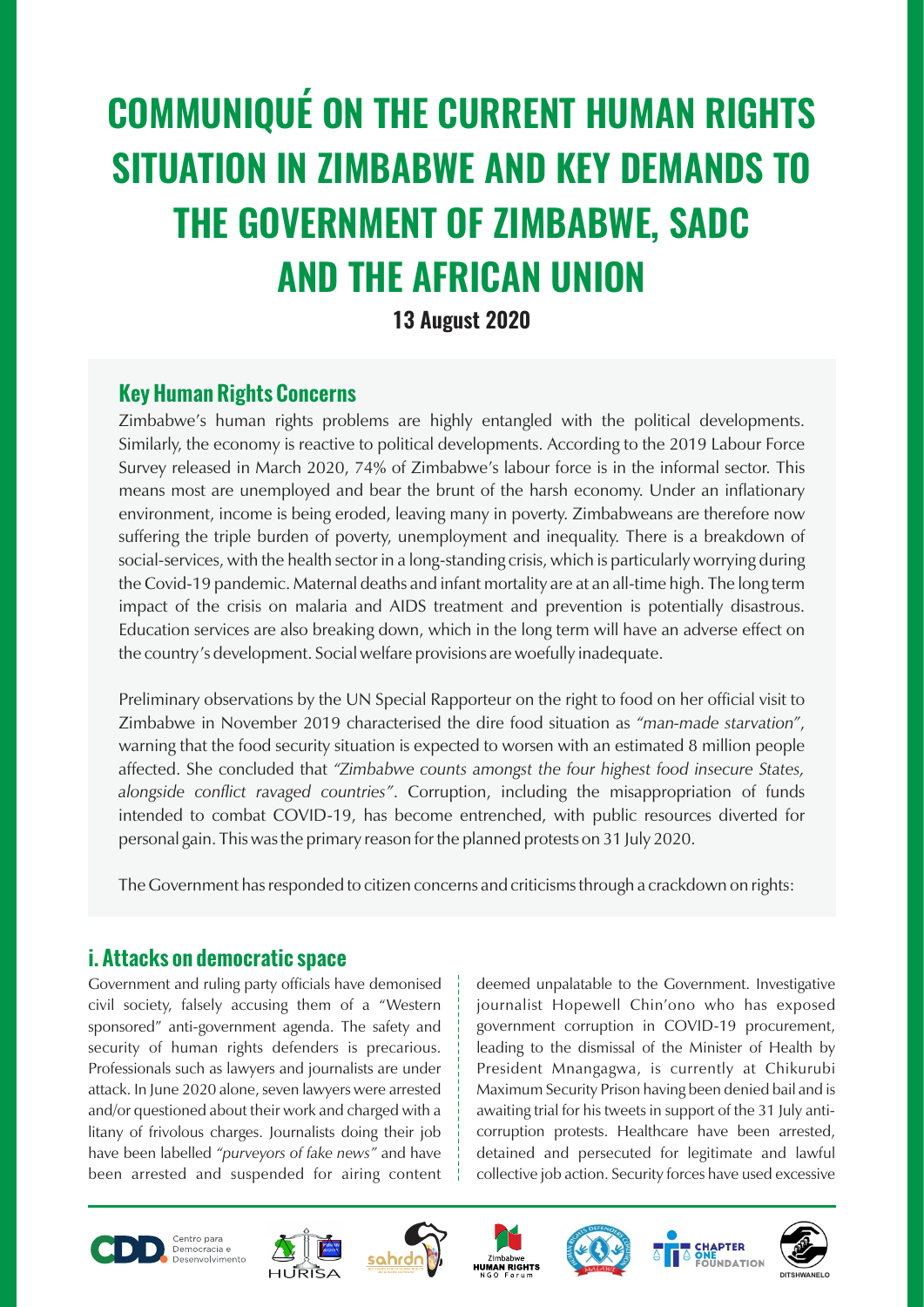force in ruthlessly quelling protests and any form of dissent. On 4 August 2020, Cabinet resolved to legislate to criminalise *"campaigning"* against the country. It is feared this law will criminalise speaking against Government misconduct, and is calculated to target civil society, human rights activists and those who demand accountability. The proposed law will have a chilling effect on freedom of expression and calls for accountability. The UN Special Rapporteur on the rights to freedom of peaceful assembly and of association has stated in his report on the visit to Zimbabwe in September 2019, that *"there has been a considerable deterioration of civic space in the country, which has re-established an environment of persecution and fear"*.

## **ii. Use of COVID-19 regulations as a pretext to "lockdown" rights**

While the COVID-19 infections have escalated, the government has seized the moment to escalate decimation of democratic spaces and freedoms and is using the security forces to silence dissent. The UN High Commissioner for Human Rights on 24 July 2020 raised concerns that Zimbabwean authorities may be using the COVID-19 pandemic as a pretext to clamp down on freedom of expression and freedom of peaceful assembly and association. Under the cover of COVID-19 lockdown, the freedoms of assembly, speech, petition and protest have been unduly limited. Recent cases are illustrative: In May three MDC Alliance youth leaders, including MP Joanna Mamombe were abducted, and eventually arrested and charged for breaking COVID-19 regulations. Activist Namatai Kwekweza and others were arrested for demonstrating against limited public consultations with respect to Constitution of Zimbabwe Amendment (No 2) Bill, in June and again July 2020. However, the Government has been conducting public activities, including public hearings by Parliament, the recent official opening of Anjin Operations in Chiadzwa by the President, and several engagements that the First Lady has been leading, suggesting that Government has been selective as to which gatherings to stop.

#### **iii. Organised Violence and Torture**

The greatest attacks on human dignity in Zimbabwe manifest in brutality using the State security machinery. Journalists have been attacked for doing their work. Abductions, assault and torture have been on the rise. Between 31 July 2020 and 6 August 2020, the Zimbabwe Human Rights NGO Forum (the Forum) has documented nine abductions. On 30 July, unknown assailants abducted and tortured Tawanda Muchehiwa, nephew to an online editor Mduduzi Mathuthu who is currently in hiding. Muchehiwa was dropped off about 5 km from his place of residence on 1 August around 2200hrs. According to a

medical report he sustained acute injuries to his kidneys and is suffering from post-traumatic stress disorder. Similarly, on 8 August four men abducted Noxolo Maphosa and tortured and sexually abused her. During hear ordeal they asked about the whereabouts of her activist uncle Josphat Ngulube. Historically, cases of abductions have been unsatisfactorily investigated. Perpetrators are not prosecuted. This includes cases where civil damages have been awarded by the civil courts. The Government has claimed that the abductions are stage-managed or perpetrated by unnamed *"third forces"*. Illegal raids have been recorded at the homes of individuals critical to the Government, including journalists, opposition leaders and labour movement leaders. Key perpetrators are State security forces, unknown assailants and ruling party political activists. On 10 June 2020, UN human rights experts called on Zimbabwe *"to immediately end a reported pattern of disappearances and torture that appear aimed at suppressing protests and dissent"*.

### **iv. Using the criminal justice system as a political weapon**

Arrests linked to the exercise of freedom of expression and freedom of association continue. The arrests of Jacob Ngarivhume and Hopewell Chin'ono and their denial of bail were intended to crush the 31 July protests. Apart from the persecution of these two, there has been a dramatic increase of arrests of human rights defenders and activists and opposition members and supporters. These are arrested, detained, denied bail, and subjected to protracted and costly trials, that invariably end in acquittals. There has also been a worrying trend where family members of those targeted have not been spared as they have been held as ransom. Individuals in detention, including Ngarivhume and Chin'ono, have been treated as convicted criminals contrary to the Constitution, and are currently at Chikurubi Maximum Security Prison. They have been denied access to lawyers and relatives visits, access to regular meals (being on medication, they require specific food which they can regularly get from their relatives), and access to personal protective clothing and sanitization of their cells. In contrast, the Minister of Health who was at the center of the corruption scandal that Chin'ono exposed, was granted bail in the Magistrates Court.

ZANU-PF acting spokesperson Mr Patrick Chinamasa incited violence in a press address on 27 July 2020 by calling on the party's supporters to crash the planned demonstrations, but was never arrested and charged with inciting violence. The police, in fact, refused to receive complaints when some citizens sought to report this. These are emblematic examples of selective application of the law which have been evident.